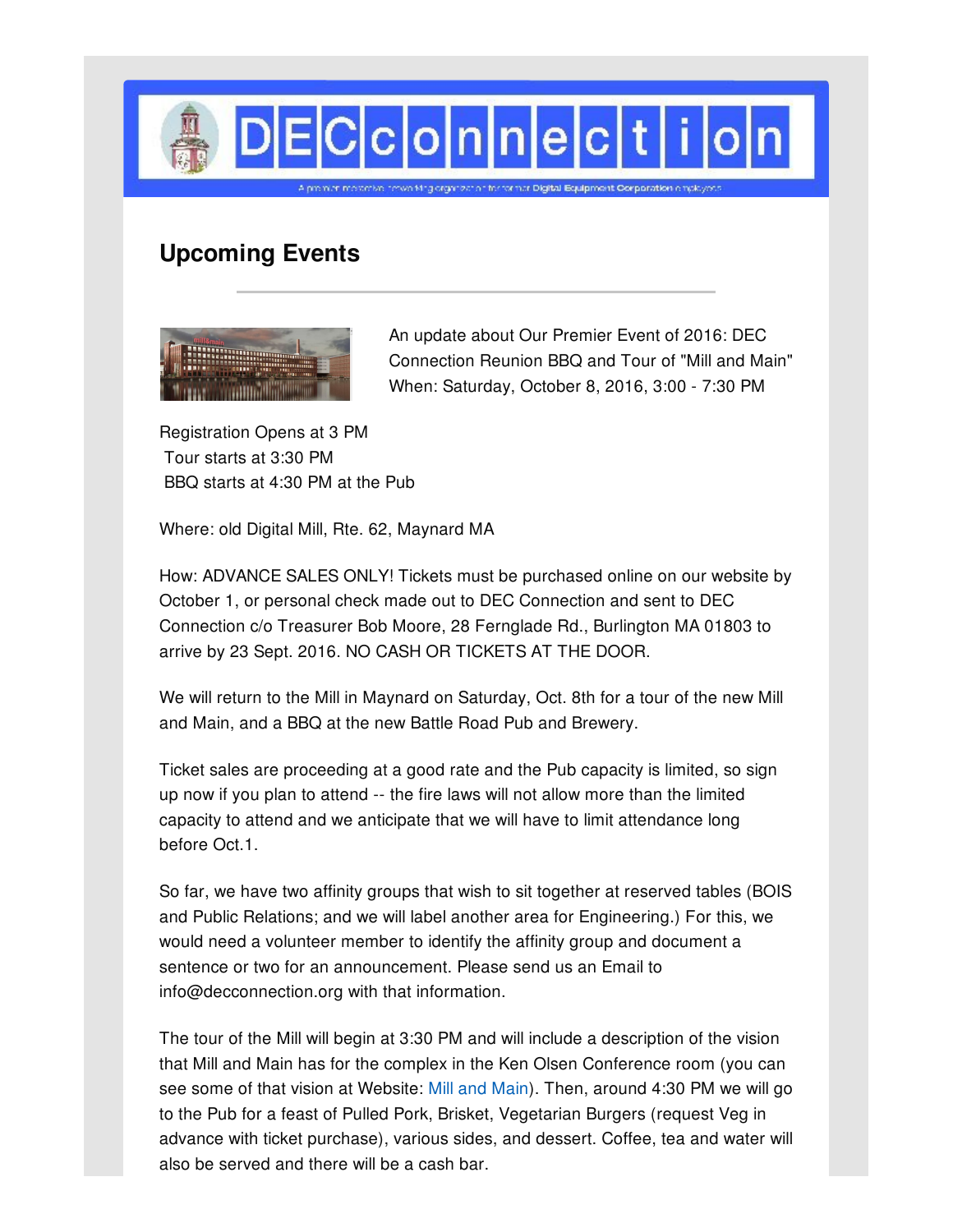The cost for the event for paid-up members and one guest is \$15 each. The cost is \$20 each for former members that are not paid up, other ex-DECcies, and guests (this is below cost, subsidized more than 50% by DEC Connection). If you don't remember whether your membership is currently paid-up, please check the [Member](http://www.decconnection.org/msclogin.php) Service Center, or email info@decconnection.org.

To update your DEC Connection membership: Join DEC [Connection](http://www.decconnection.org/join-online.htm) online

To purchase tickets for the event: [Purchase](http://www.decconnection.org/tickets-Mill-2016.php) Tickets by Oct. 1 on our website

The deadline for purchasing tickets is Oct. 1 (unless the numbers of attendees exceeds the Pub capacity before that date).

If you have any questions please email info@decconnection.org

# **Digital and the Industry**

We are told that H-P will soon stop forwarding of email for employees whose addresses have become xxxx@hpe.com. If you are one of these employees, you will no longer receive your DEC Connection News-at-a-Glance. To sign up for our e-newsletter with your new email address at @hpe.com, or preferably your home email address, **[click](https://gem.godaddy.com/signups/192107/join) here**.

## **DEC Connection Member News**

Welcome to our new and renewing members during August: Marion Dancy (RI), Marilyn Davison (MA), Celeste LaRock (MA), Bruce Lynn (MA), Mary Moreau (MA), Dave Price (MA) and Tom Stambaugh (MA).



If you are enjoying our e-newsletters please consider joining and sending in a brief update on your activities for our newsletter. Here is how to join or renew (just \$10 for a calendar year):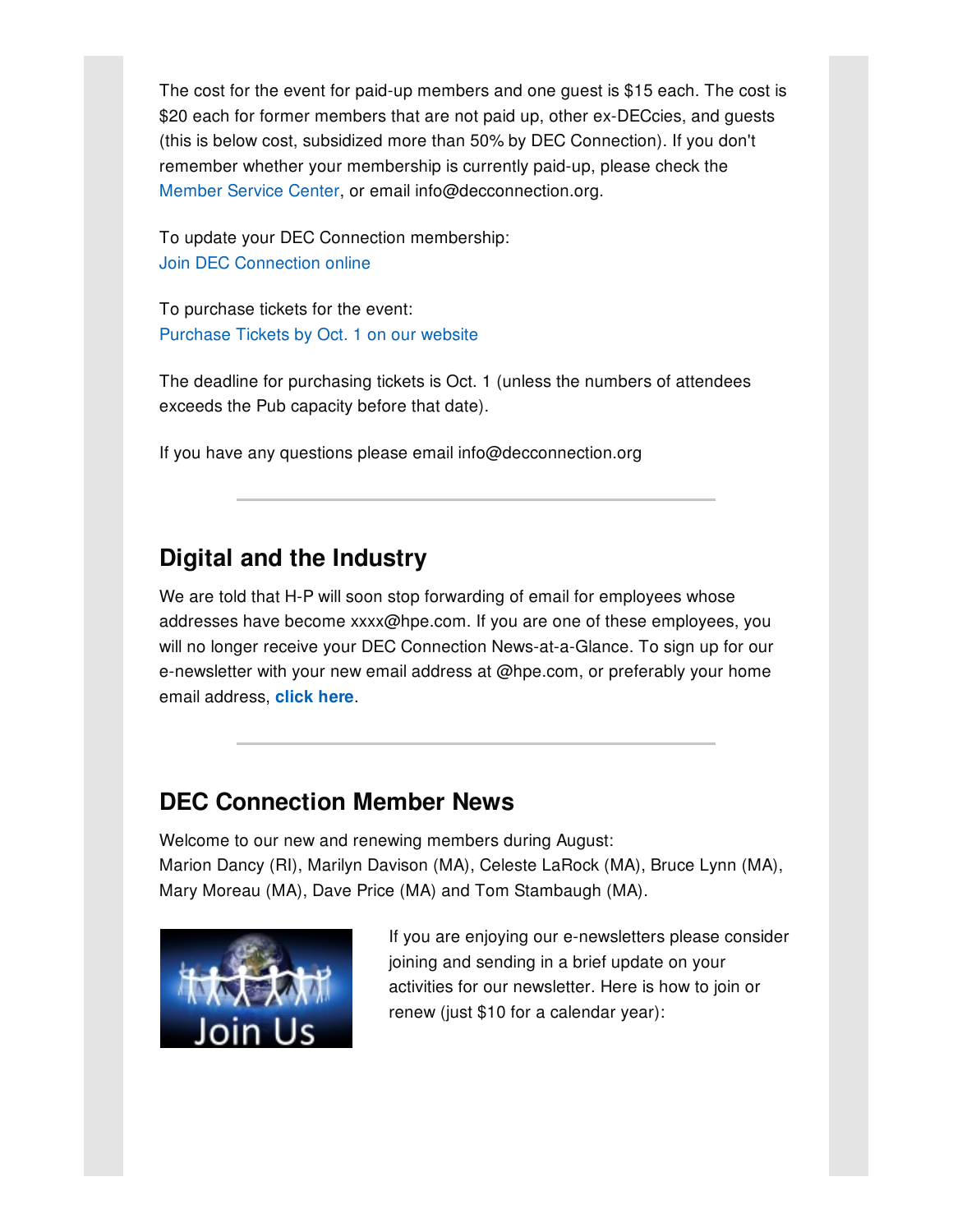#### **Membership Renewal Procedure**

• Click link to see if your membership is current in our [Member](http://www.decconnection.org/msclogin.php) Service Center and pay online with a credit card. If you have paid dues since 2010 you will be there use the email address we have on file - no leading or trailing spaces - email ava@decconnection.org for help.

• You can also join us (or renew) at Join the DEC [Connection](http://www.decconnection.org/join-online.htm) online!

• You can also send a personal check to The DEC Connection, c/o Bob Moore, 28 Fernglade Rd., Burlington MA 01803. \$10 for 1 year, \$25 for 3 years.

• If you prefer to use your PayPal account directly (not via our website), use our payment address: registrations@decconnection.org - do NOT use any Board member's personal email address.

### **DEC Connection Member NewsBytes**

Please send yours to: ava@decconnection.org See our [NewsByte](http://www.decconnection.org/newsbytes.htm) archive page.

### **Sad News Department**

Sadly, we have some deaths of former Digital employees to report:

Debra M. Amidon, 69, Wilmington MA, 13 Aug 2016 John R. Fish, 89, Colorado Springs CO, 9 Aug 2016 Daniel J. Daigneault, 62, Groton MA, 30 Jul 2016

• Details are on our [Memorial](http://www.decconnection.org/memorials.htm) Page.

### **Website [Features](http://www.decconnection.org) and Updates**

Where to Donate your Digital [Equipment](http://www.decconnection.org/DECdonations.htm) gear

The PBS video of the documentary about Ken and the history of DEC, **Digital\_Man/Digital\_World**, is available online (\$25+s/h) from the PBS store: http://www.shoppbs.org/product/index.jsp? productId=13315614 It's a wonderful hour-long nostalgia trip. Enjoy!

**For those who prefer to watch the free version on their computers**, the URL is: Link to Ken [Olsen/Digital](http://video.wfyi.org/video/2282149336/) Video